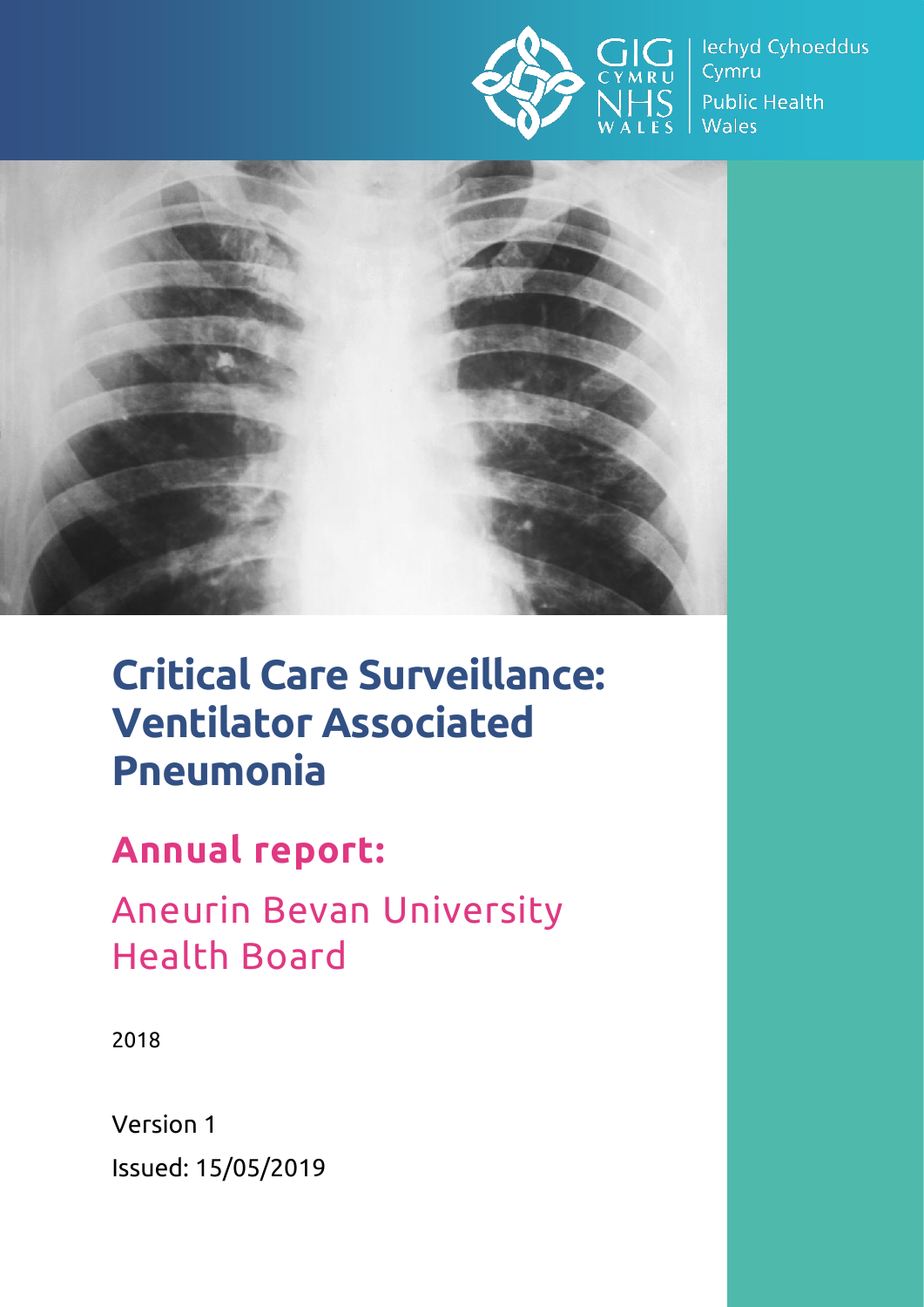#### **Contents**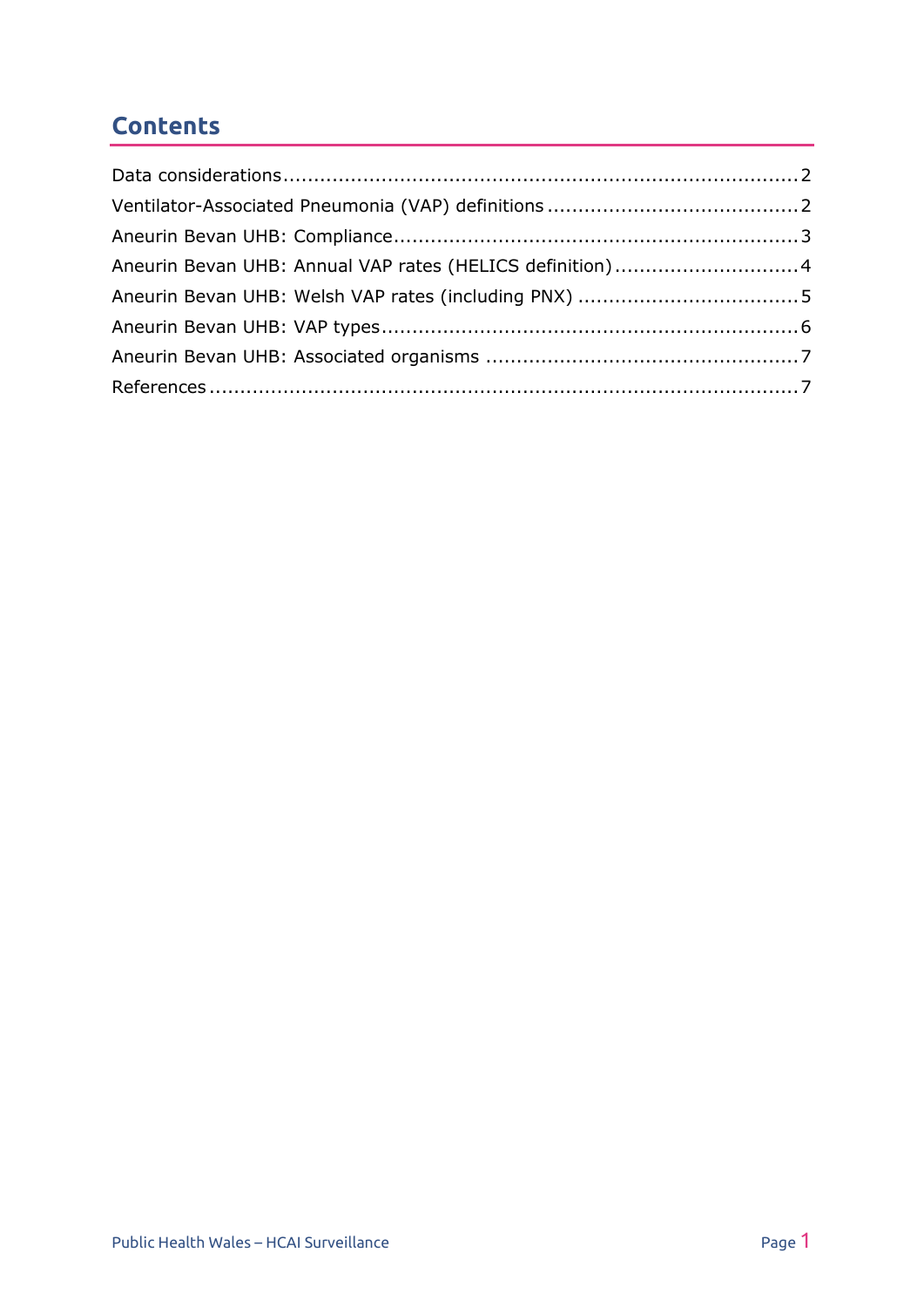#### <span id="page-2-0"></span>**Data considerations**

Data is captured at unit level in Ward Watcher across Wales. Once a month data is extracted and emailed to Public Health Wales. The information found in this report may differ slightly from that found in the quarter 4 report issued 31/1/19. This may be due to additional data being received for the annual report subsequently. For this reason the annual report should be referenced when mentioning annual VAP data.

Data is included for Nevill Hall and Royal Gwent hospitals.

### <span id="page-2-1"></span>**Ventilator-Associated Pneumonia (VAP) definitions**

*The below details are a summary guide only, and should not be used to determine infection status. For a more detailed breakdown of the criteria, please see the HELICS definitions for ICU-acquired pneumonia.*

To be classified as a ventilator-associated pneumonia, an invasive respiratory device must have been present (even intermittently) in the 48 hours preceding the onset of infection; there must be two or more serial chest X-rays (CXR) or CT scans with a suggestive image of pneumonia (only one definitive CXR or CT scan is sufficient if there is no underlying cardiac or pulmonary disease). Additionally, there will be a combination of symptoms which include fever, leucopenia, leucocytosis, purulent sputum (or a change in sputum), cough, dyspnoea, tachypnoea, suggestive auscultation, ronchi, wheezing, and/or worsening gas exchange.

In addition to the clinical criteria, the following criteria determine which category the infection falls under:

PN1 – Protected sample + quantitative culture (10<sup>4</sup> CFU/ml BAL/10<sup>3</sup> PB, DPA).

- PN2 Non-protected sample (ETA) + quantitative culture ( $10^6$  CFU/ml).
- PN3 Alternative microbiological criteria.
- PN4 Sputum bacteriology or non-quantitative ETA.
- PN5 No microbiological criterion met (only clinical criteria).
- PNX Meets all requirements for PN1-4, but no CXR or CT scans have been done. Does not meet ECDC HELICS definition (but will be included for a Welsh VAP rate).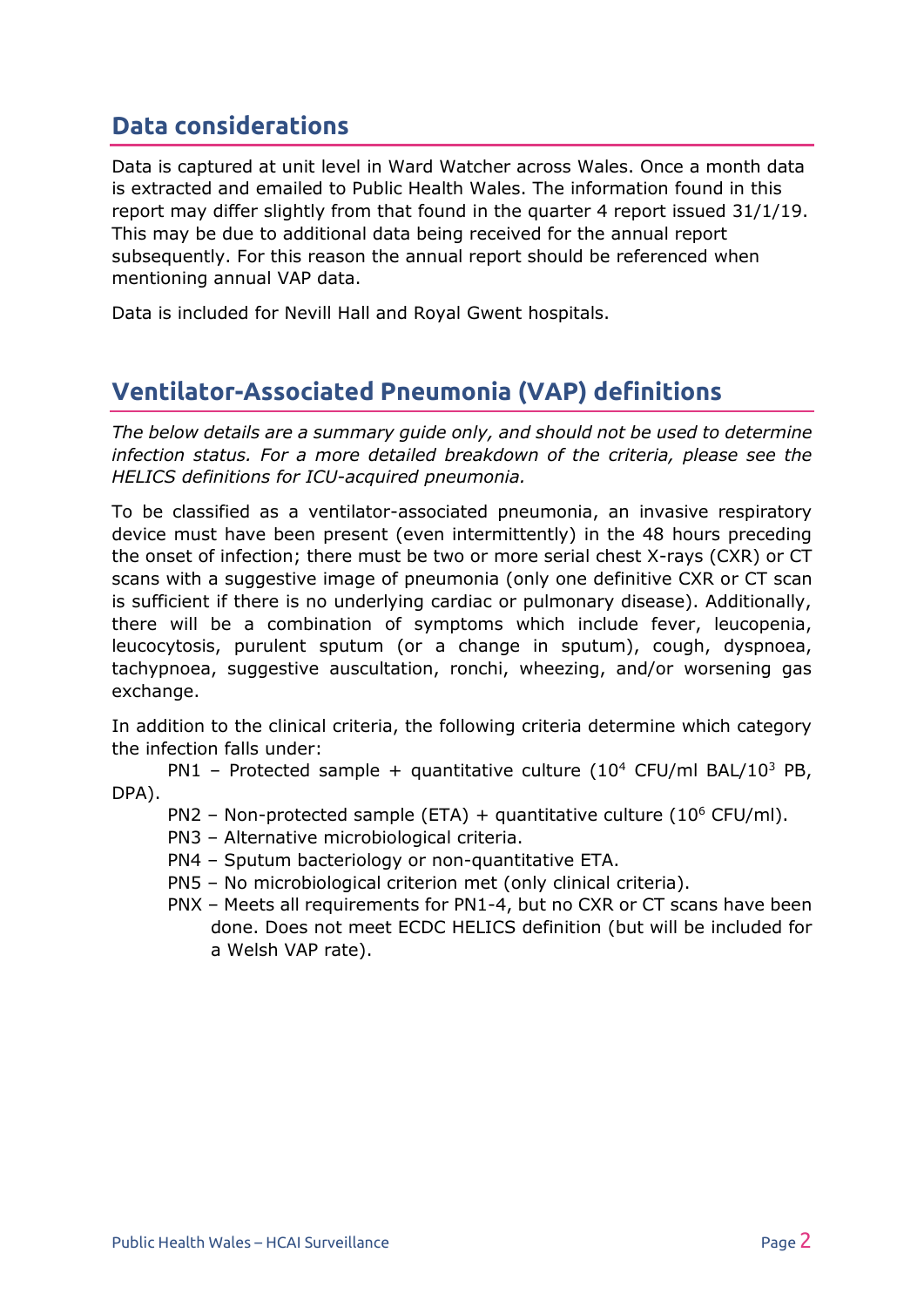### <span id="page-3-0"></span>**Aneurin Bevan UHB: Compliance**

This section shows compliance by year for Aneurin Bevan UHB. We would expect to receive one export per month (12 per year per hospital). During 2014 the methods of data capture changed which may account for the decreased compliance.



*Figure 1: Compliance trend for Aneurin Bevan UHB (2009-2018)*

During 2018 compliance for Aneurin Bevan UHB was 100%. During 2014 and 2015 compliance in the health board was poor meaning data is missing, and thus the rates for those years should be interpreted with caution.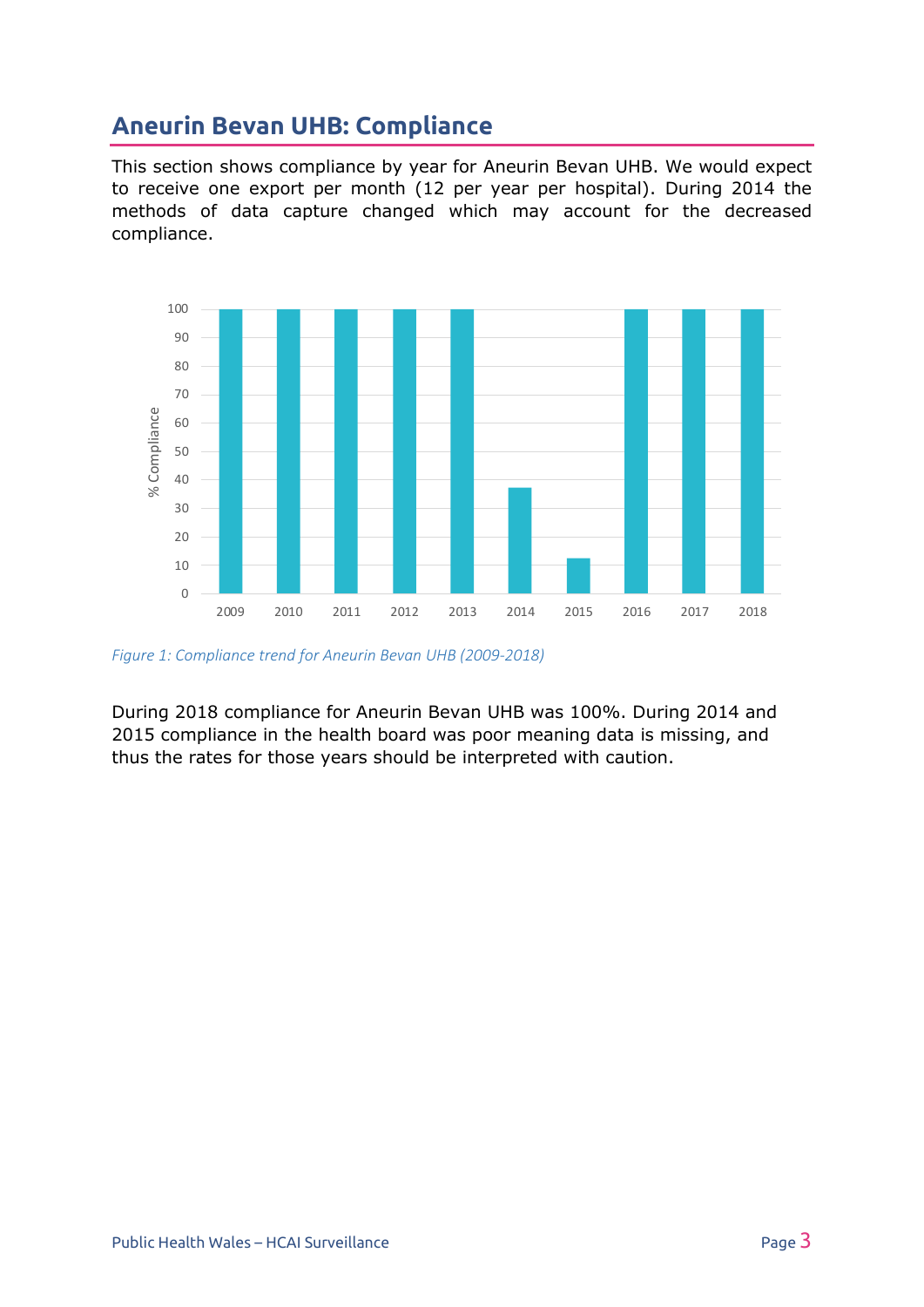#### <span id="page-4-0"></span>**Aneurin Bevan UHB: Annual VAP rates (HELICS definition)**

The European Centre for Disease Prevention and Control (ECDC) classifies VAPs according to the HELICS criteria. $1$  This section of the report details VAPs according to the HELICS criteria (PN1-PN5).





|           | Healthboard                  |                |                                                       | <b>NHS Wales</b>              |               |                                                       |
|-----------|------------------------------|----------------|-------------------------------------------------------|-------------------------------|---------------|-------------------------------------------------------|
| 2009-2018 | Ventilator<br>days<br>26,863 | $VAP*$<br>49   | VAP rate<br>(per 1,000<br>ventilator<br>days)<br>1.82 | Ventilator<br>days<br>192,016 | $VAP*$<br>403 | VAP rate<br>(per 1,000<br>ventilator<br>days)<br>2.10 |
| Year      |                              |                |                                                       |                               |               |                                                       |
| 2018      | 3,314                        | 5              | 1.51                                                  | 22,530                        | 42            | 1.86                                                  |
| 2017      | 3,220                        | 3              | 0.93                                                  | 24,209                        | 43            | 1.78                                                  |
| 2016      | 2,890                        | 13             | 4.50                                                  | 23,625                        | 52            | 2.20                                                  |
| 2015      | 583                          | 3              | 5.15                                                  | 10,496                        | 30            | 2.86                                                  |
| 2014      | 1,480                        | $\mathbf{1}$   | 0.68                                                  | 12,648                        | 25            | 1.98                                                  |
| 2013      | 3,543                        | $\overline{2}$ | 0.56                                                  | 22,264                        | 43            | 1.93                                                  |
| 2012      | 3,285                        | $\overline{2}$ | 0.61                                                  | 21,849                        | 50            | 2.29                                                  |
| 2011      | 3,071                        | 5              | 1.63                                                  | 18,705                        | 34            | 1.82                                                  |
| 2010      | 2,639                        | $\overline{3}$ | 1.14                                                  | 18,380                        | 33            | 1.80                                                  |
| 2009      | 2,838                        | 12             | 4.23                                                  | 17,310                        | 51            | 2.95                                                  |
|           |                              |                |                                                       |                               |               |                                                       |
|           |                              |                |                                                       |                               |               |                                                       |

There were 5 infections and 3,314 ventilator days in 2018, giving a VAP rate of 1.51 per 1,000 ventilator days. This is higher than the 2017 rate of 0.93 VAP per 1,000 ventilator days.

The rate for Aneurin Bevan UHB was lower than the all Wales rate for 2018 and 2017.

*\*Excluding infections recorded as PNX (PN0) on WardWatcher.*

|                         | 4.20 |
|-------------------------|------|
|                         | 3.15 |
| 2009-2018 Welsh average | 2.10 |
|                         | 1.05 |
|                         | 0.00 |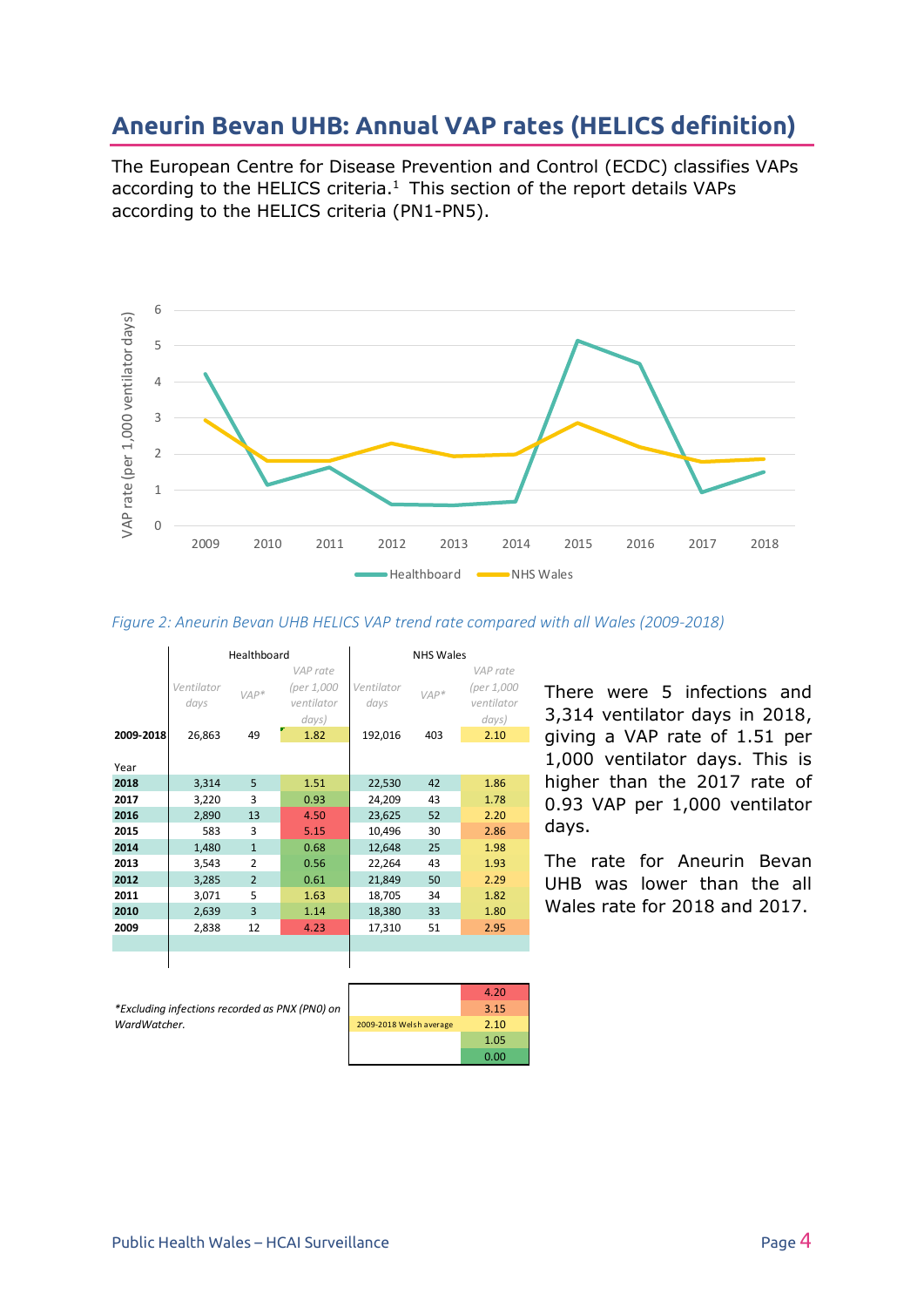### <span id="page-5-0"></span>**Aneurin Bevan UHB: Welsh VAP rates (including PNX)**

In 2016 a new PN code was added to capture infections meeting all requirements for PN1-4, but where no CXR or CT scans have been done. This was following reported incidence of VAPs in Wales being lower than other European regions and a study which was conducted by Public Health Wales.<sup>2</sup>

This section details all VAPs recorded including PNX and compares the rates with and without the additional code.



*Figure 3: Aneurin Bevan UHB VAP rate trend compared with HELICS VAP rate (2009-2018)*

|           |                    | All VAPs       | <b>HELICS VAPS</b>                            |                |                                               |
|-----------|--------------------|----------------|-----------------------------------------------|----------------|-----------------------------------------------|
|           | Ventilator<br>days | $VAP*$         | VAP rate<br>(per 1,000<br>ventilator<br>days) | $VAP**$        | VAP rate<br>(per 1,000<br>ventilator<br>days) |
| 2009-2018 | 26863              | 62             | 2.31                                          | 49             | 1.82                                          |
| Year      |                    |                |                                               |                |                                               |
| 2018      | 3,314              | 10             | 3.02                                          | 5              | 1.51                                          |
| 2017      | 3,220              | 10             | 3.11                                          | 3              | 0.93                                          |
| 2016      | 2,890              | 14             | 4.84                                          | 13             | 4.50                                          |
| 2015      | 583                | 3              | 5.15                                          | 3              | 5.15                                          |
| 2014      | 1,480              | $\mathbf{1}$   | 0.68                                          | $\mathbf{1}$   | 0.68                                          |
| 2013      | 3,543              | 2              | 0.56                                          | 2              | 0.56                                          |
| 2012      | 3,285              | $\overline{2}$ | 0.61                                          | $\overline{2}$ | 0.61                                          |
| 2011      | 3,071              | 5              | 1.63                                          | 5              | 1.63                                          |
| 2010      | 2,639              | 3              | 1.14                                          | 3              | 1.14                                          |
| 2009      | 2,838              | 12             | 4.23                                          | 12             | 4.23                                          |

*\*\*Excluding infections recorded as PNX (PN0) on WardWatcher. \*Including infections recorded as PNX (PN0) on WardWatcher.*

| 4.62 | 3.65 |
|------|------|
| 3.46 | 2.74 |
| 2.31 | 1.82 |
| 1.15 | 0.91 |
| 0.00 | 0.00 |
|      |      |

For 2018 there were an additional 5 VAPs recorded when the PNX type was included, giving a total of 10 VAPs across the health board (5 HELICS). This gives a VAP rate per 1,000 ventilator days of 3.02. This was similar to the rate for 2017 (3.11).

Since the introduction of the PNX code, the number of VAPs reported in Aneurin Bevan UHB has been higher than in previous years.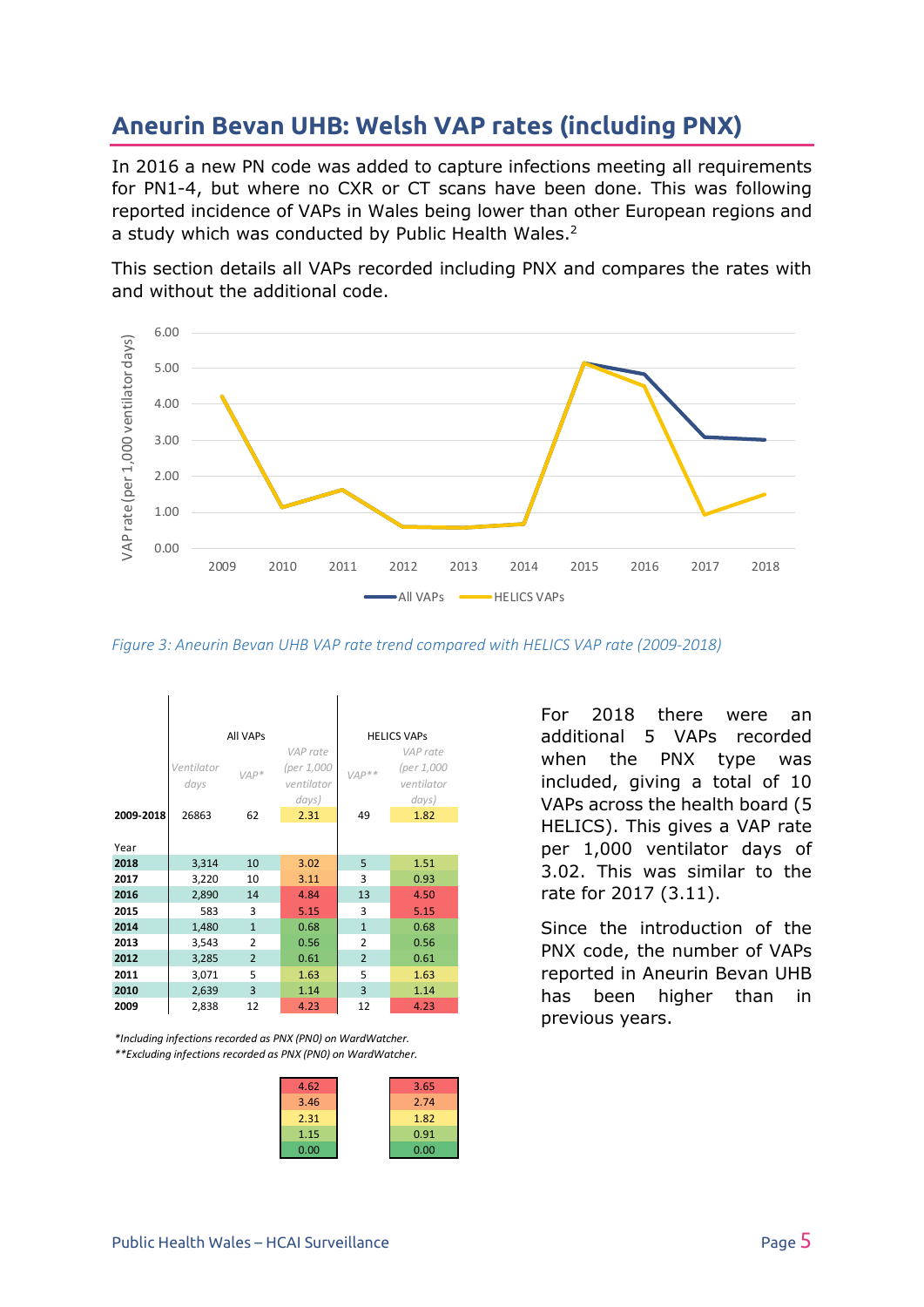#### <span id="page-6-0"></span>**Aneurin Bevan UHB: VAP types**

The following figure shows the number of VAPs broken down the by type of VAP recorded by the surveillance. The VAP types include those as noted by HELICS (PN1-PN5), and includes the Welsh PNX type from 2016 onwards.



*Figure 4: VAPs recorded by type for Aneurin Bevan UHB (2009-2018)*

*Table 1: VAP types for Aneurin Bevan UHB (2018)*

|                       | 2018                         |    |  |
|-----------------------|------------------------------|----|--|
|                       | <b>Healthboard NHS Wales</b> |    |  |
| PN <sub>1</sub>       | 1                            | 26 |  |
| PN <sub>2</sub>       | 0                            | 0  |  |
| PN <sub>3</sub>       | 0                            | 0  |  |
| PN4                   | 4                            | 13 |  |
| PN <sub>5</sub>       | 0                            | 3  |  |
| <b>Total (HELICS)</b> | 5                            | 42 |  |
| <b>PNX</b>            | 5                            | 24 |  |
| Total (inc. PNX)      | 10                           | 66 |  |

During 2018, the most common VAP type reported in Aneurin Bevan was PNX, followed by PN4. This is similar to the trend across Wales, with the exception of PN1, which were the most common VAP type for all Wales in 2018.